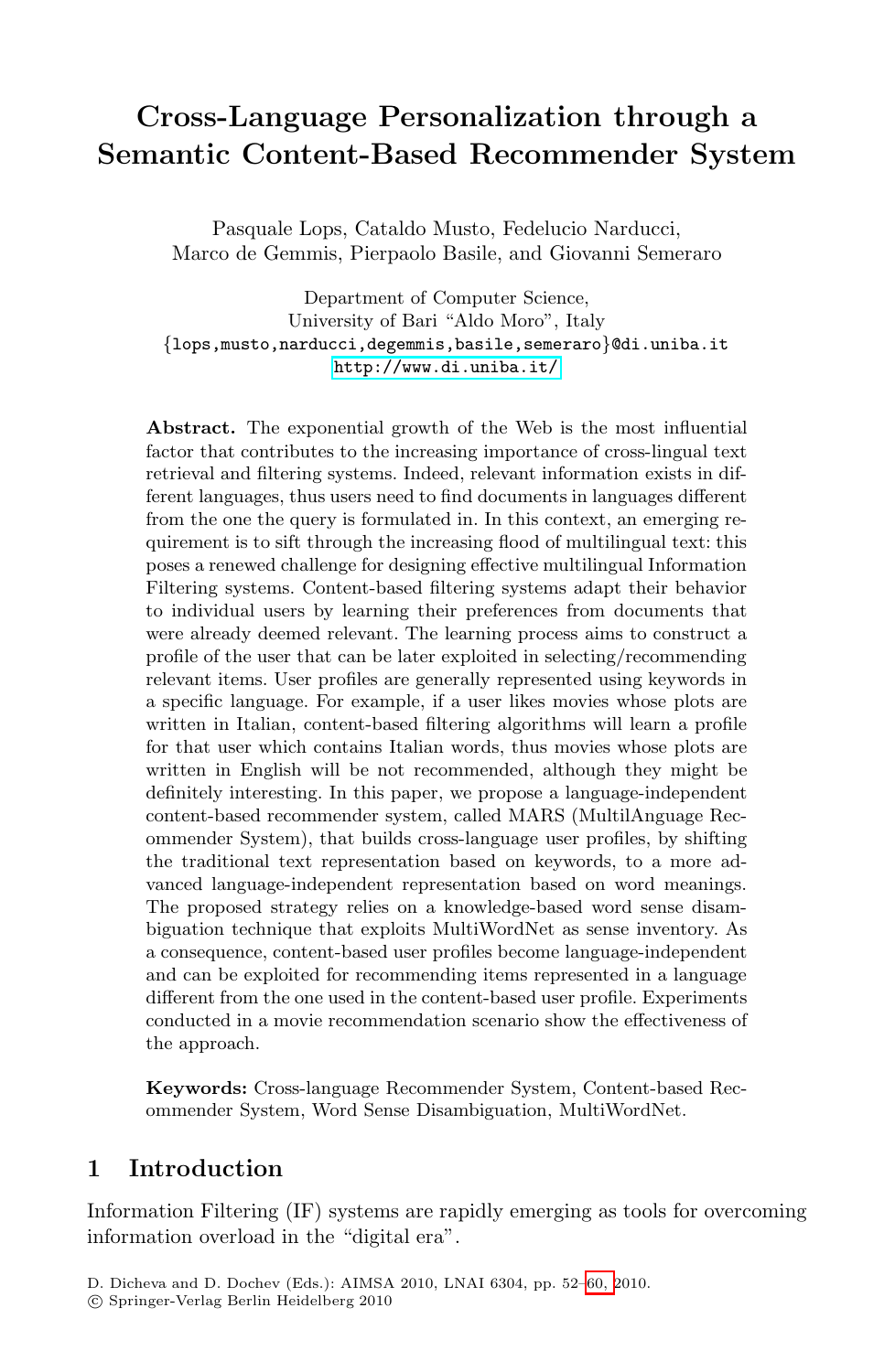Specifically, content-based filtering systems [1] analyze a set of documents (mainly textual descriptions of items previously rated as relevant by an individual user) and build a model or profile of user interests based on the features (generally keywords) that describe the target objects. The profile is compared to the item descriptions to select relevant items.

Traditional keyword-based profiles are unable to capture the semantics of user interests because they suffer from problems of *polysemy*, [th](#page-8-1)e presence of multiple meanings for one word, and *synonymy*, multiple words with the same meaning. Another relevant problem related to keywords is the strict connection with the user language: an English user, for example, frequently interacts with information written in English, so her profile of interests mainly contains English terms. In order to receiv[e](#page-1-0) suggestions of items whose textual description is available in a different language, [s](#page-2-0)he m[us](#page-4-0)t explicitly give her preferences on items in that specific language, as well.

<span id="page-1-0"></span>The main idea presented in this p[ap](#page-5-0)er is the [ad](#page-7-0)option of MultiWordNet [2] as a bridge between different languages. MultiWordNet associates a unique identifier to each possible sense (meaning) of a word, regardless the original language. In this way we can build user profiles based on MultiWordNet senses and we can exploit them in order to provide cross-language recommendations. The paper is organized as follows. Section 2 presents the architecture of the systems proposed in the paper, while Sections 3 and 4 describe the process of building language-independent documents and profiles. Experiments carried out in a movie recommendation scenario are described in Section 5. Section 6 analyzes related works in the area of cross-language filtering and retrieval, while conclusions and future work are drawn in the last section.

## **2 General Architecture of MARS**

MARS (MultilAnguage Recommender System) is a system capable of generating recommendations, provided that descriptions of items are available in textual form. Item properties are represented in the form of *textual slots*. For example, a movie can be described by slots *title*, *genre*, *actors*, *summary*. Figure 1 depicts the main components of the MARS general architecture: the *Content Analyzer*, the *Profile Learner*, and the *Recommender*.

In this wor[k, t](#page-8-2)he *Content Analyzer* is the main module involved in designing a language-independent content-based recommender system. It allows introducing semantics in [the](#page-8-1) recommendation process by analyzing documents in order to identify relevant concepts representing the content. This process selects, among all the possible meanings (senses) of each (polysemous) word, the correct one according to the context in which the word occurs. The final outcome of the pre-processing step is a repository of disambiguated documents. This semantic indexing is strongly based on natural language processing techniques, such as Word Sense Disambiguation [8], and heavily relies on linguistic knowledge stored in lexical ontologies. In this work, the *Content Analyzer* relies on the *MultiWordNet* lexical ontology [2]. The generation of the cross-language user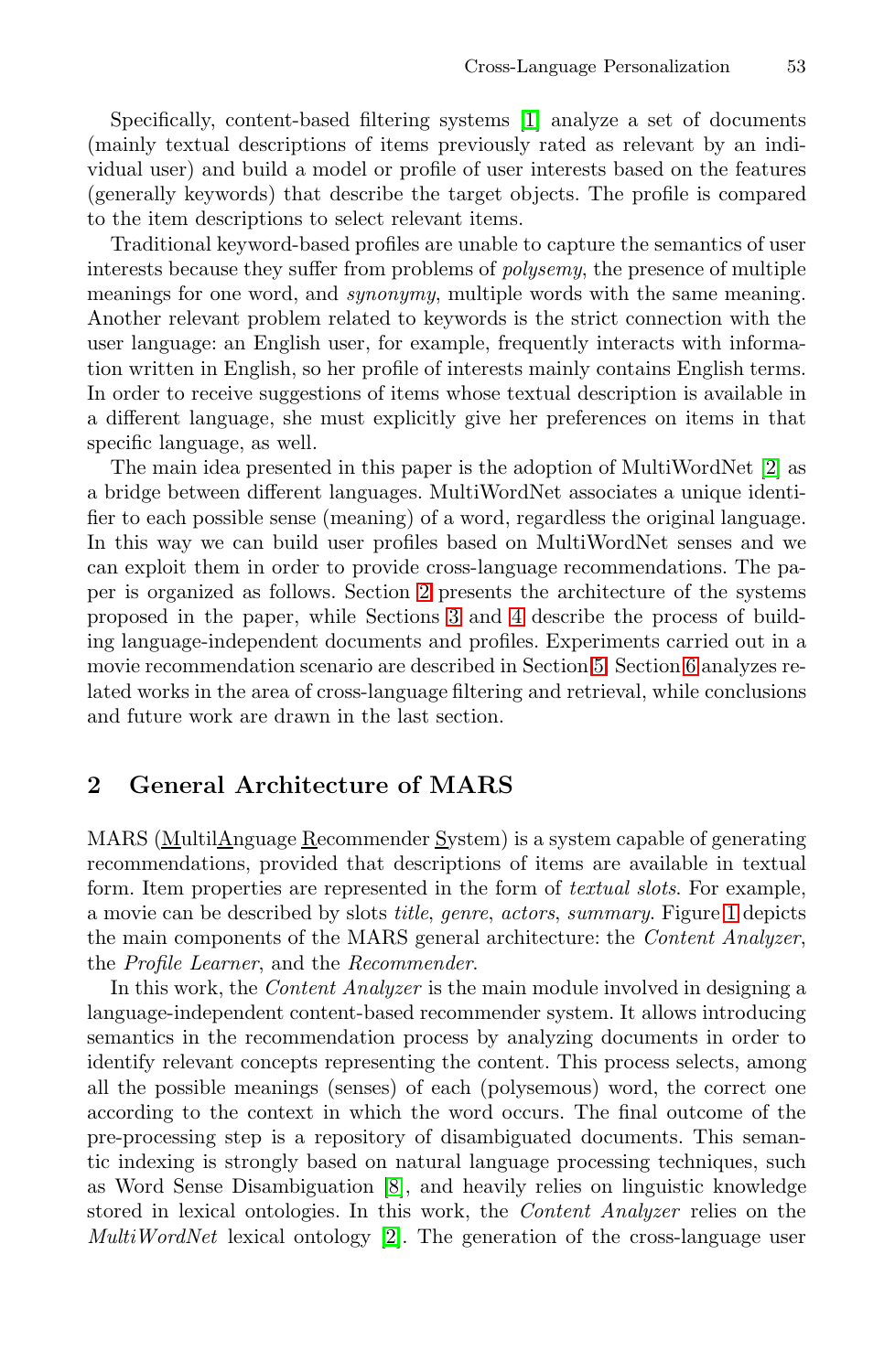54 P. Lops et al.



**Fig. 1.** General architecture of MARS

<span id="page-2-0"></span>profile is performed by the *Profile Learner*, which infers the profile as a binary text classifier. Finally the *Recommender* exploits the cross-language user profile to suggest relevant items b[y m](#page-8-3)atching concepts contained in the semantic profile against those contained in documents to be recommended (previously disambiguated).

### **3 Building Language-Independent Documents**

Semantic indexing of documents is performed by the Content Analyzer, which relies on META (Multi Language Text Analyzer) [9], a tool able to deal with documents in English and Italian. The goal of the semantic indexing step is to obtain a concept-based document representation. To this purpose, the text is first tokenized, then for each word possible lemmas (as well as their morpho-syntactic features) are collected. Part of speech (POS) ambiguities are solved before assigning the proper sense (concept) to each word. In this work, the semantic indexing module exploits *MultiWordNet*[2] as sense-repository. MultiWordNet is a multilingual lexical database that supports the following languages: English, Italian, Spanish, Portuguese, Hebrew, Romanian and Latin.

The word-concept association is perform by META, which implements a Word Sense Disambiguation (WSD) algorithm, called JIGSAW.

The goal of a WSD algorithm is to associate a word w occurring in a document  $d$  with its appropriate meaning or sense  $s$ , selected from a predefined set of possibilities, usually known as *sense inventory*. JIGSAW takes as input a document encoded as a list of h words in order of their appearance, and returns a list of k MultiWordNet synsets  $(k \leq h)$ , in which each synset s is obtained by disambiguating the target word w, by exploiting the *context* C in where w is found. The context C for w is defined as a set of words that precede and follow  $w$ . In the proposed algorithm, the sense inventory for  $w$  is obtained from MultiWordNet.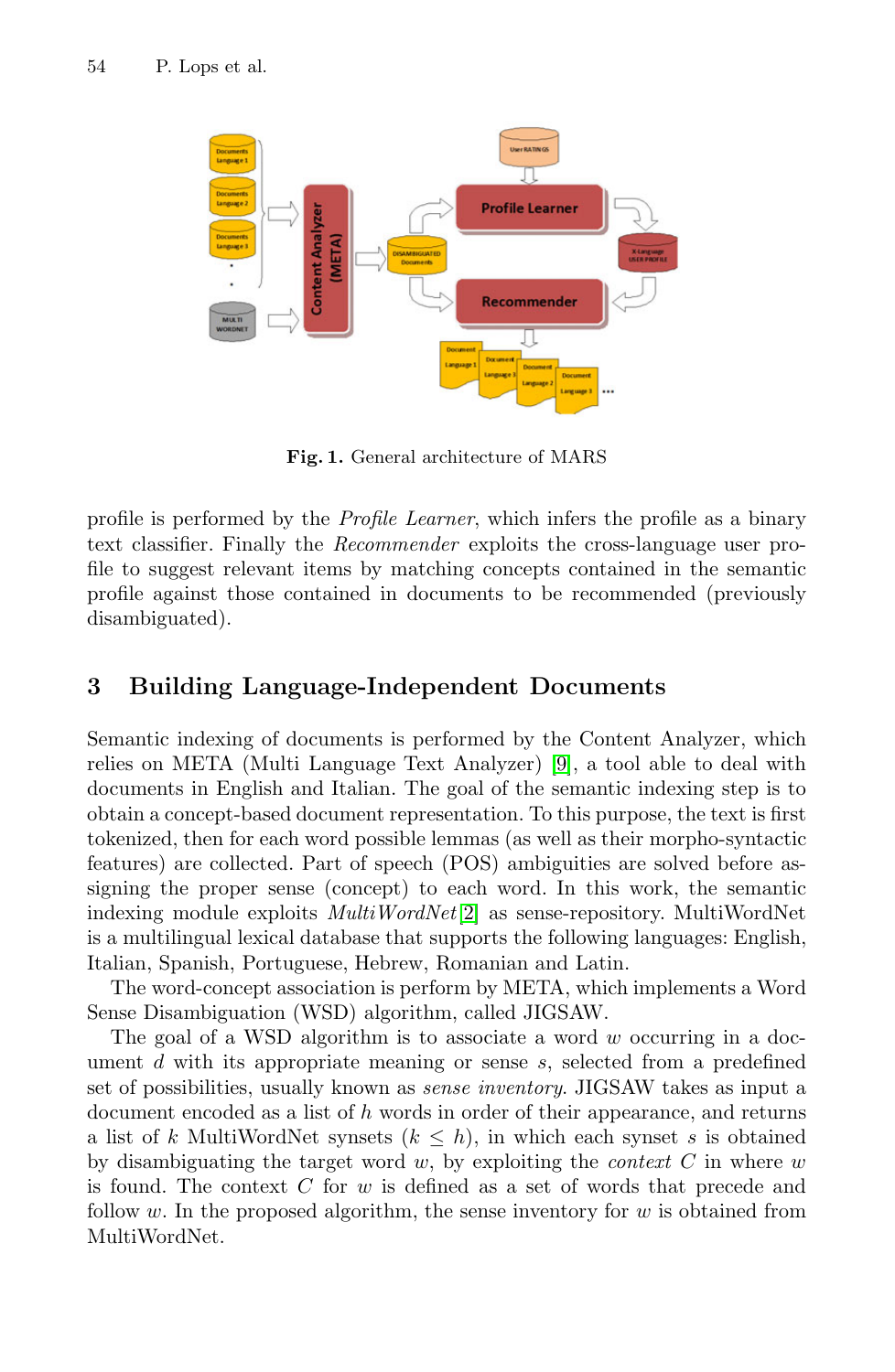JIGSAW is based on the idea of combining three different strategies to disambiguate nouns, verbs, adjectives an[d ad](#page-8-5)verbs. The main motivation behind our approach is that the effectiveness of a WSD algorithm is strongly influenced by the POS tag of the target word. An adaptation of Lesk dictionary-based WSD algorithm has been used to disambiguate adjectives and adverbs [11], an adaptation of the Resnik algorithm has been used to disambiguate nouns [12], while the algorithm we developed for disambiguating verbs exploits the nouns in the *context* of the verb as well as the nouns both in the glosses and in the phrases that MultiWordNet utilizes to describe the usage of a verb. The complete description of the adopted WSD strategy adopted is published in [10].

The WSD procedure implemented in the Content Analyzer allows to obtain a synset-based vector space representation, called bag-of-synsets (BOS), that is an extension of the classical bag-of-words (BOW) model. In the BOS model, a synset vector, rather than a word vector, corresponds to a document. The text in each slot is represented by the BOS model by counting separately the occurrences of a synset in the slots in which it occurs.



**Fig. 2.** Example of synset-based document representation

Figure 2 provides an example of representation for the movie by Victor Fleming *Gone with the wind*, corresponding to the Italian translation *Via col vento*. The textual description of the plot is provided both for the Italian and English version. The *Content Analyzer* produces the BOS containing the concepts extracted from the plot. The MultiWordNet-based document representation creates a bridge between the two languages: in a classical keyword-based approach the two plots would share none terms, while the adoption of the synset-based approach would allow a greater overlapping (seven shared synsets).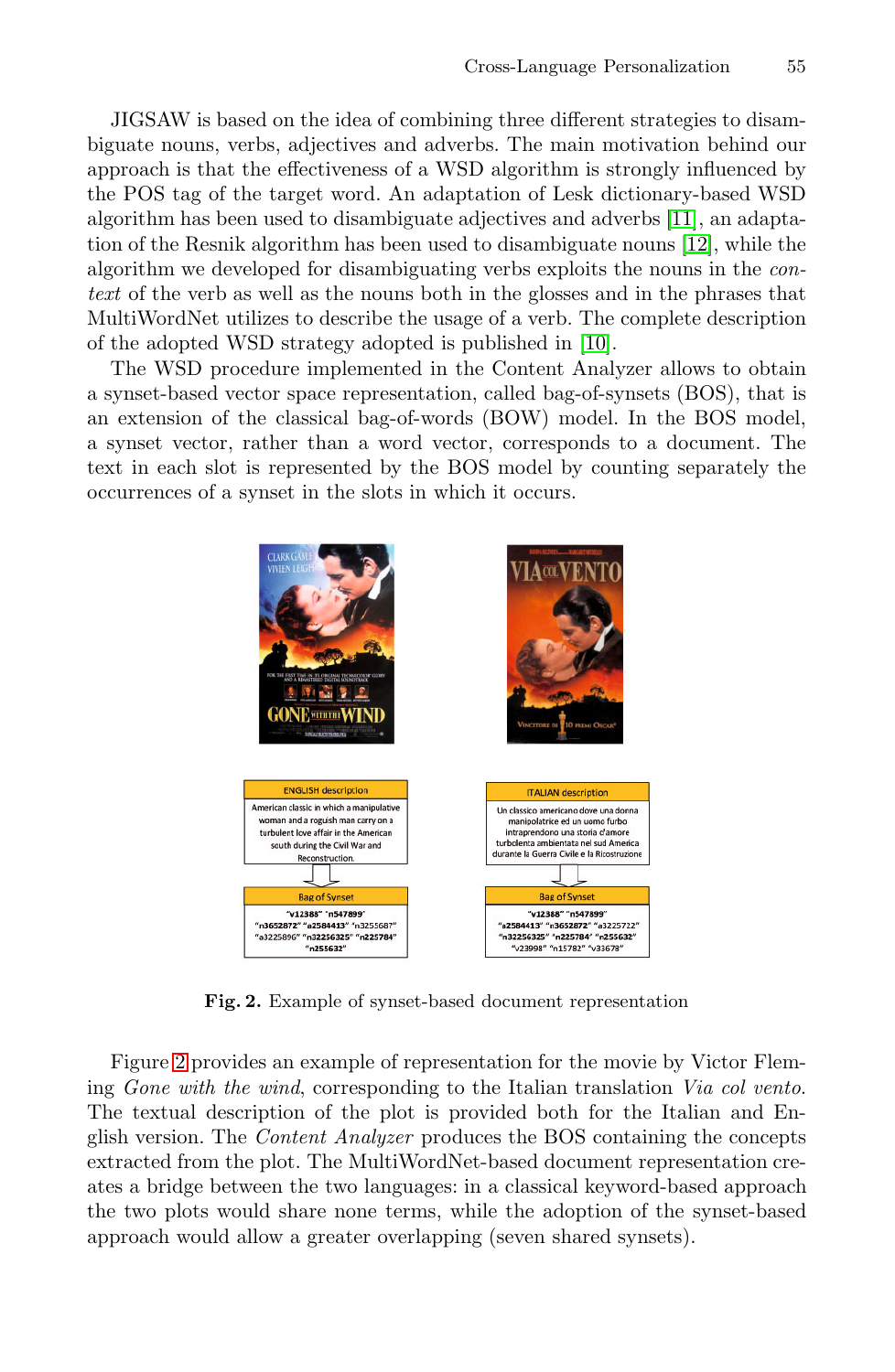<span id="page-4-0"></span>56 P. Lops et al.

# **4 Profile Learner**

The generation of the cross-language user profile is performed by the *Profile Learner*, which infers the profile as a binary text classifier. Therefore, the set of categories is restricted to <sup>c</sup>+, the positive class (*user-likes*), and <sup>c</sup><sup>−</sup> the negative one (*user-dislikes*).

The induced probabilistic model is used to estimate the *a posteriori* probability,  $P(c|d_i)$ , of document  $d_i$  belonging to class c. The algorithm adopted for inferring user profiles is a Naïve Bayes text learning approach, widely used in content-based recommenders, which is not presented here because already described in [13]. What we would like to point out here is that the final outcome of the learning process is a probabilistic model used to classify a new document, written in any language, in the class  $c_+$  or  $c_-.$ 

Figure 3 provides an example of cross-language recommendations provided by MARS. The user likes a movie with an Italian plot and concepts extracted from the plot are stored in her synset-based profile. The recommendation step exploits this representation to suggest a movie whose plot is in English. The classical matching between keywords is replaced by a matching between synsets, allowing to suggest movies even if their descriptions do not contain shared terms.



**Fig. 3.** Example of a cross-language recommendation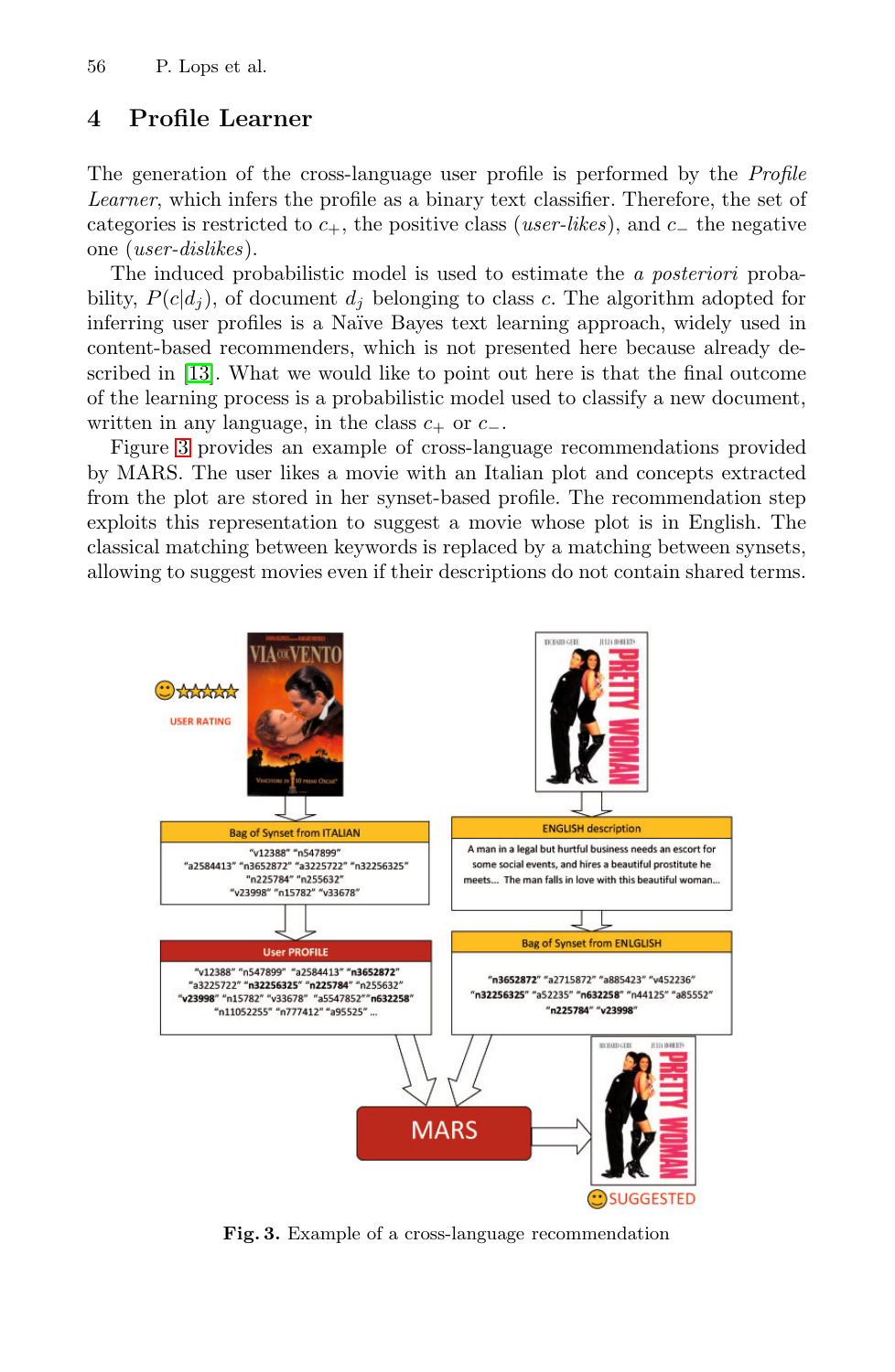### <span id="page-5-0"></span>**5 Experimental Evaluation**

The goal of the experimental evaluation was to measure the predictive accuracy of language-independent (cross language) user profiles built using the BOS model. More specifically, we would like to test: 1) whether user profiles learned using examples in a specific language can be effecti[ve](#page-5-1)ly exploited for recommending items in a different language; 2) whether the accuracy of the cross-language recommender system is comparable to that of the monolingual one. Experiments were carried out in a movie recommendation scenario, and the languages adopted in the evaluation phase are English and Italian.

#### **5.1 Users and Dataset**

The experimental work has been carried out on the MovieLens dataset<sup>1</sup>, containing 100,000 ratings provided by 943 different users on 1,628 movies. The original dataset does not contain any information about the content of the movies. The content information for each movie was crawled from both the English and Italian version of Wikipedia. In particular the crawler gathers the *Title* of the movie, the name of the *Director*, the *Starring* and the *Plot*.

#### **5.2 Design of the Experiment**

User profiles are learned by analyzing the ratings stored in the MovieLens dataset. Each rate was expressed as a numerical vote on a 5-point Likert scale, ranging from 1=strongly dislike, to 5=strongly like. MARS is conceived as a text classifier, thus its effectiveness was evaluated by classification accuracy measures, namely *Precision* and *Recall.*  $F_\beta$  measure, a combination of Precision and Recall, is also used to have an overall measure of predictive accuracy ( $\beta$  sets the relative degree of importance attributed to Pr and Re. In this work we set  $\beta$  as 0.5) In the experiment, an item is considered *relevant* for a user if the rating is greater than or equal to 4, while MARS considers an item relevant for a user if the a-posteriori probability of the class *likes* is greater than 0.5.

We designed two different experiments, depending on 1) the language of items used for learning profiles, and 2) the language of items to be recommended:

- **–** Exp#1 *ENG-ITA*: profiles learned on movies with English description and recommendations provided on movies with Italian description;
- **–** Exp#2 *ITA-ENG*: profiles learned on movies with Italian description and recommendations produced on movies with English description.

<span id="page-5-1"></span>We compared the results against the accuracy of classical monolanguage contentbased recommender systems:

- **–** Exp#3 *ENG-ENG*: profiles learned on movies with English description and recommendations produced on movies with English description;
- **–** Exp#4 *ITA-ITA*: profiles learned on movies with Italian description and recommendations produced on movies with Italian description.

<sup>1</sup> http://www.grouplens.org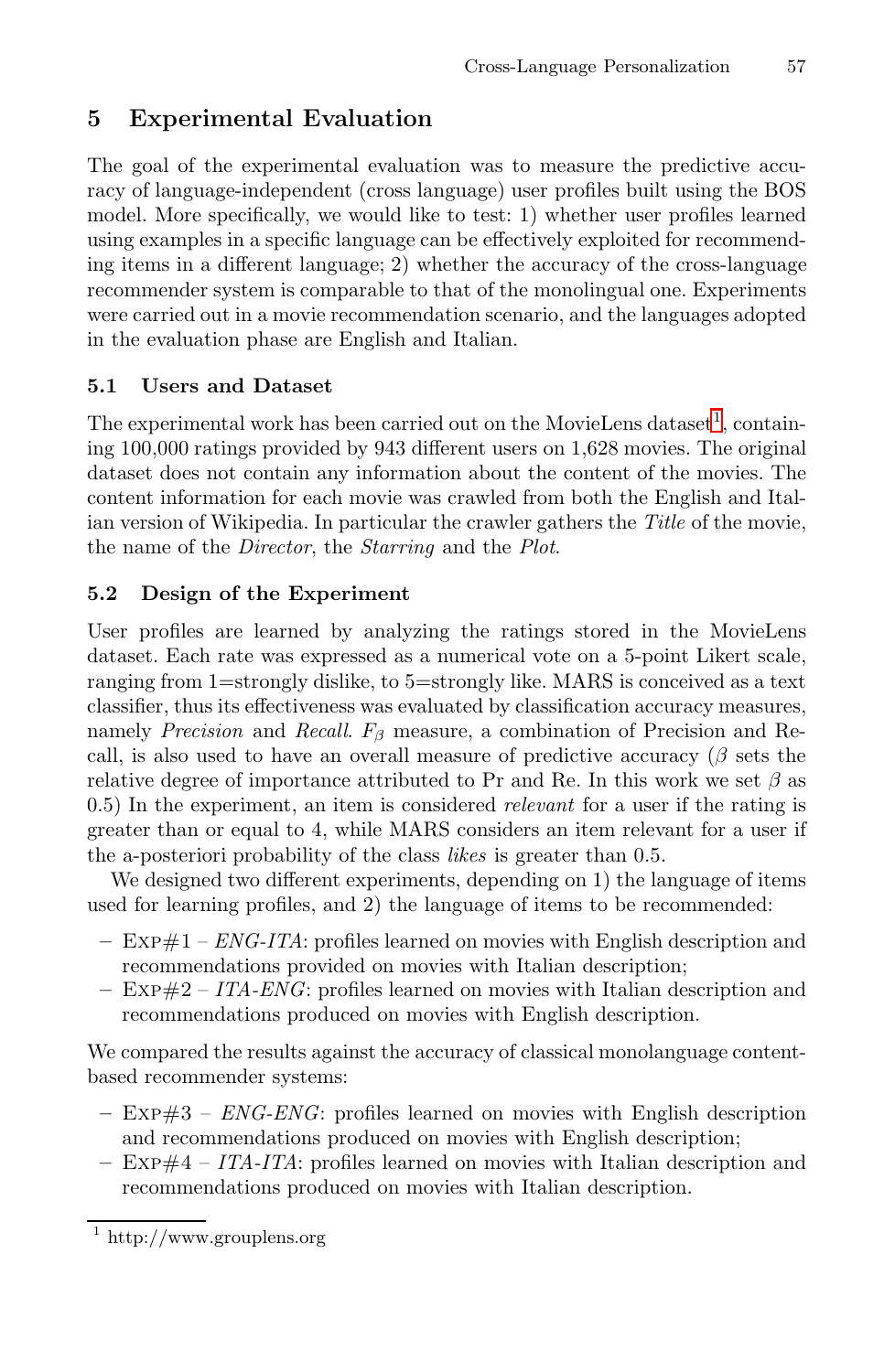#### 58 P. Lops et al.

We executed one experiment for each user in the dataset. The ratings of each specific user and the content of the rated movies have been used for learning the user profile and measuring its predictive accuracy, using the aforementioned measures. Each experiment consisted of:

- 1. selecting ratings of the user and the description (English or Italian) of the movies rated by that user;
- 2. splitting the selected data into a training set *Tr* and a test set *Ts*;
- 3. using *Tr* for learning the corresponding user profile by exploiting the: **–** English movie descriptions (Exp#1);
	- **–** Italian movie descriptions (Exp#2);
- 4. evaluating the predictive accuracy of the induced profile on *Ts*, using the aforementioned measures, by exploiting the:
	- **–** Italian movie descriptions (Exp#1);
	- **–** English movie descriptions (Exp#2);

In the same way, a single run for each user has been performed for computing the accuracy of monolingual r[ec](#page-6-0)ommender systems, but the process of learning user profiles from *Tr* and evaluating the predictive accuracy on *Ts* has been carried out using descriptions of movies in the same language, English or Italian. The methodology adopted for obtaining *Tr* and *Ts* was the 5-fold cross validation.

#### <span id="page-6-0"></span>**5.3 Discussion of Results**

Results of the experiments are reported in Table 1, averaged over all the users.

| $\overline{EXP#1}$ - ENG-ITA 59.04 96.12 63.98<br>EXP#2 - ITA-ENG 58.77 95.87 63.70<br>$EXP#3$ - ENG-ENG 60.13 95.16 64.91<br>EXP#4 - ITA-ITA 58.73 96.42 63.71 | Experiment | $Pr$ Re | $F_{\beta}$ |
|-----------------------------------------------------------------------------------------------------------------------------------------------------------------|------------|---------|-------------|
|                                                                                                                                                                 |            |         |             |
|                                                                                                                                                                 |            |         |             |
|                                                                                                                                                                 |            |         |             |
|                                                                                                                                                                 |            |         |             |

**Table 1.** Experimental Results

The main outcome of the experimental session is that the strategy implemented for providing cross-language recommendations is quite effective. More specifically, user profiles learned using examples in a specific language, can be effectively exploited for recommending items in a different language, and the accuracy of the approach is comparable to those in which the learning and recommendation phase are performed on the same language. This means that the goal of the experiment has been reached. The best result was obtained by running Exp#3, that is a classical monolanguage recommender system using English content both for learning user profiles and providing recommendations. This result was expected, due to the highest accuracy of the JIGSAW WSD algorithm for English with respect to Italian. This means that the error introduced in the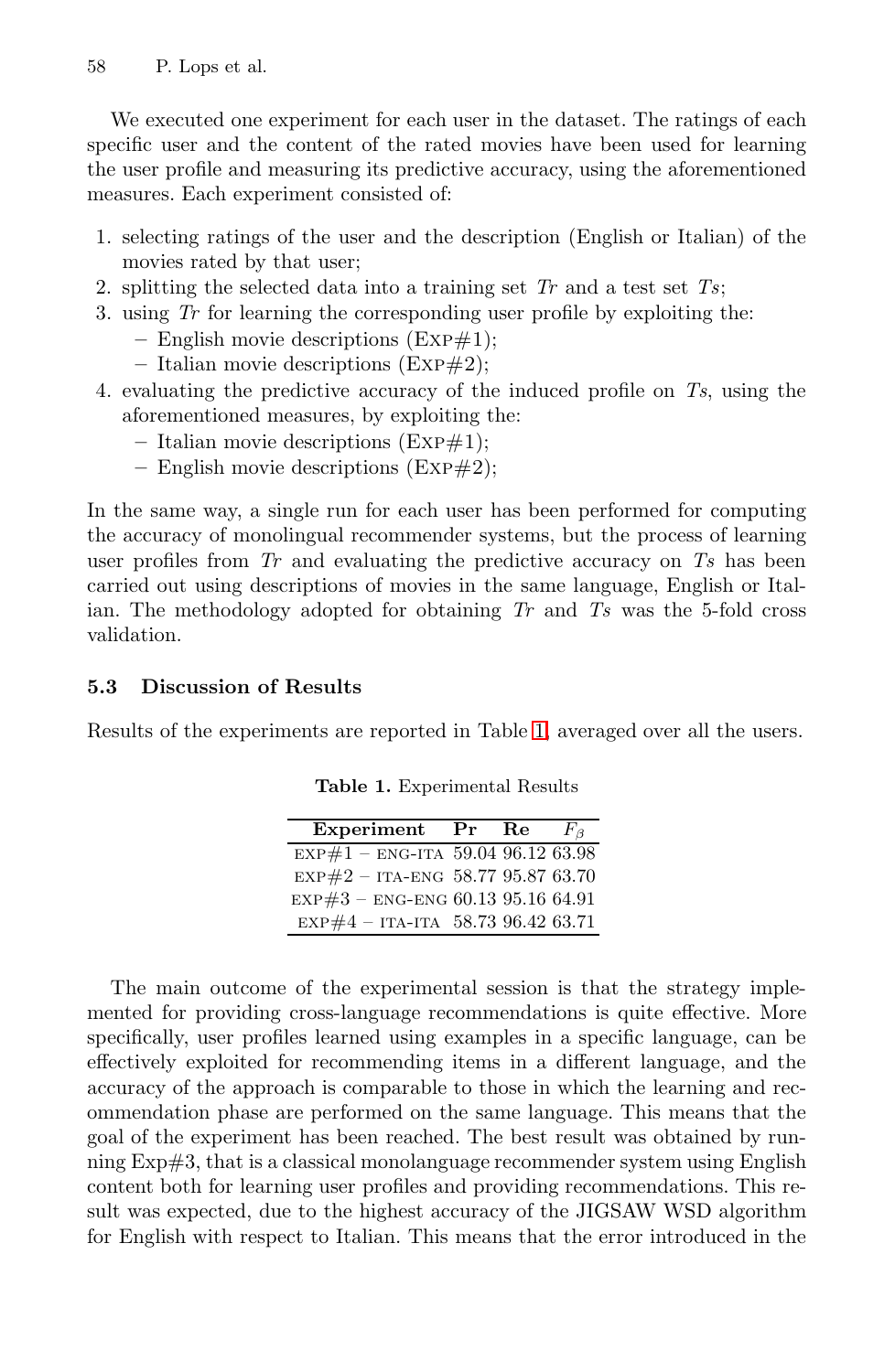<span id="page-7-0"></span>disambiguation step for representing documents as bag-of-synsets hurts the performance of the Profile Learner. It is worth to note that the result of  $Exp#4$ related to movies whose description is in Italian is quite satisfactory. The result of the second experiment, in which Italian movie descriptions are used for learning profiles that are then exploited for recommending English movies is also satisfactory. This confirms the goodness of the app[ro](#page-7-1)ach designed for providing cross-language personalization.

### **6 Related Work**

Up to our knowledge, the topic of Cross-Language and Multilanguage Information Filtering is still not properly investigated in literature.

Recently, the Multilingual Information Filtering task at CLEF 2009<sup>2</sup> has introduced the issues related to the cross-language representation in the area of Information Filte[rin](#page-8-6)g. Damankesh et al. [3], propose the application of the theory of Human Plausible Reasoning (HPR) in the domain of filtering and cross l[an](#page-8-7)guage information retrieval. The system utilizes plausible inferences to infer new, unknown knowledge from existing knowledge to retrieve not only documents which are indexed by the query terms but also those which are plausibly relevant.

The state of the art in the are[a o](#page-8-8)f cross-language Information Retrieval is undoubtedly richer, and can certainly help in designing effective cross-language Information Filtering systems. Oard [4] giv[es](#page-8-9) a good overview of the approaches for cross-language retrieval.

Ballesteros et al. [5] underlined the importance of phrasal translation in crosslanguage retrieval and explored the role of phrases in query expansion via local context analysis and local feedback.

The most recent approaches to Cross-Language Retrieval mainly rely on the use of large corpora like Wikipedia. Potthast et al. [6] introduce CL-ESA, a new multilingual retrieval model for the analysis of cross-language similarity. The approach is based on Explicit Semantic Analysis (ESA) [7], extending the original model to cross-lingual retrieval settings.

### **7 Conclusions and Future Work**

<span id="page-7-1"></span>This paper presented a semantic content-based recommender system for providing cross-language recommendations. The key idea is to provide a bridge among different languages by exploiting a language-independent representation of documents and user profiles based on word meanings, called bag-of-synsets. The assignment of the right meaning to words is based on a WSD algorithm that exploits MultiWordNet as sense repository. Experiments were carried out in a movie recommendation scenario, and the main outcome is that the accuracy of cross-language recommmendations is comparable to that of classical

<sup>2</sup> http://www.clef-campaign.org/2009.html